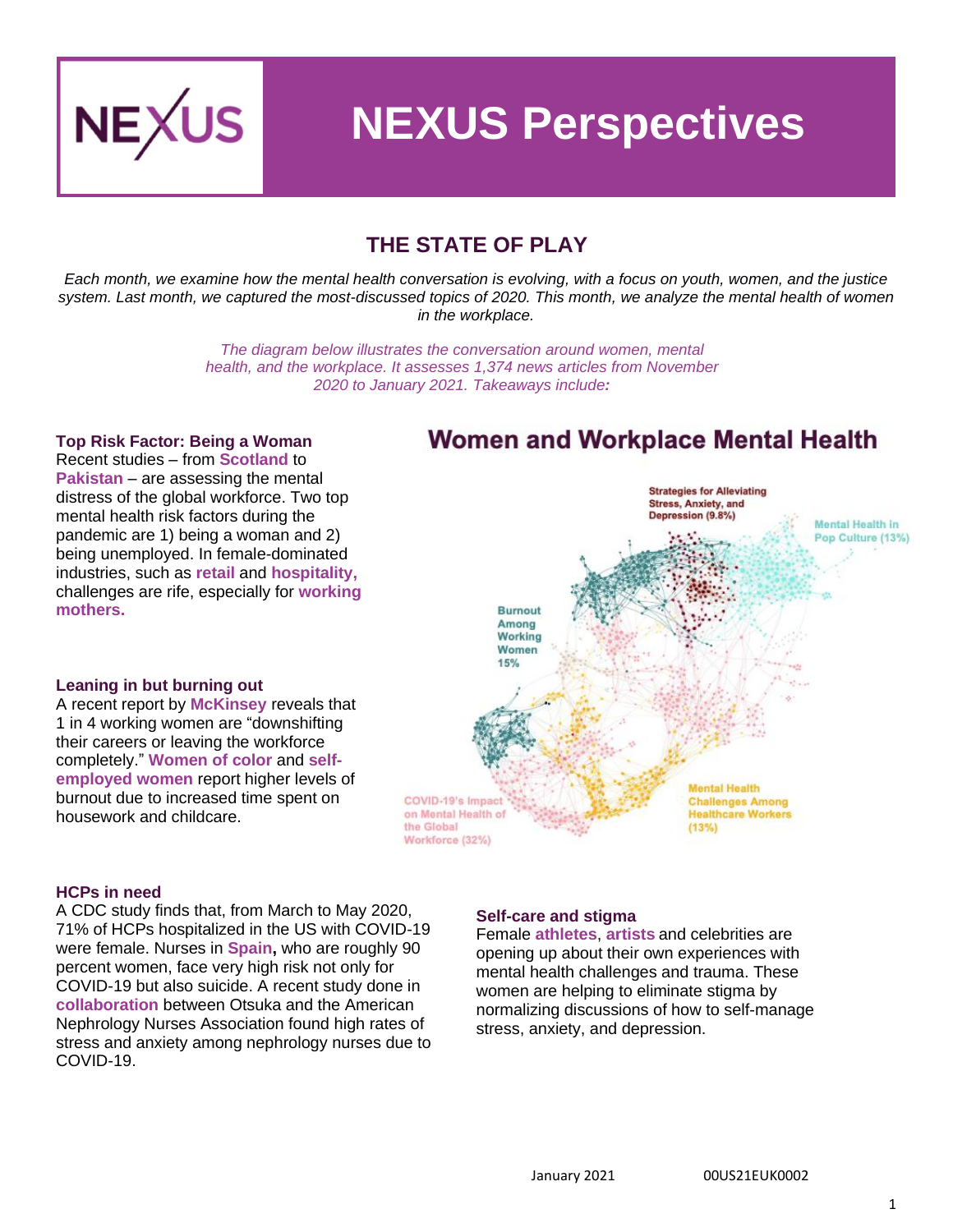## **THOUGHT STARTERS**

*A roundup of thought-provoking pieces on mental health for youth, women, and the justice system.*



**Youth Mental Health: The "Deprivation of Liberty" of Canadian Young People** Canada is generally praised for its health and social systems. But a recent **[report](https://rcybc.ca/wp-content/uploads/2021/01/RCY_Detained-Jan2021.FINAL_.pdf)** by British Columbia's **[Representative for Children and Youth](https://rcybc.ca/) (RCY)** offers alarming insight into the province's approach to providing involuntary mental health treatment. Dr. Jennifer Charlesworth and the RCY staff concede that youth may not be capable of voluntary treatment, but they offer sharp criticism of the province's policy of detainment. Dr. Charlesworth and team also contend that involuntary detainment infringes on the rights of First Nations and Indigenous communities:

*"Mental health detentions are among the most intrusive measures that a state can impose on a people. Like imprisonment, these detentions result in the deprivation of liberty. Under [British Columbia's] Mental Health Act, a child can be admitted or detained against their will, have treatment imposed on them and be subject to discipline, restraint or periods of isolation. In fact, B.C. is the only province in Canada where a capable, involuntary patient has no right to make psychiatric treatment decisions."*



**Women's Mental Health: Gendered Mental Healthcare – Progress or Problem?** In December, *The Lancet* published a piece that directs an important question to the global mental healthcare community: is it better for women to be in mental health caregiving roles, or does it potentially hold them back economically and socially? The article, titled **["Gendering psychosocial](https://www.thelancet.com/journals/lanpsy/article/PIIS2215-0366(20)30483-1/fulltext)  [care: risks and opportunities for global mental health,"](https://www.thelancet.com/journals/lanpsy/article/PIIS2215-0366(20)30483-1/fulltext)** looks at this type of 'task shifting' occurring in Nepal:

*"The past decade has seen a proliferation of psychosocial interventions delivered by lay community workers, a predominantly female workforce. Under the right conditions, task shifting in this way can address geographical and socioeconomic inequities in access to care and support women's empowerment. Yet, such interventions also carry the risk of further entrenching gender inequalities when female community workers are viewed instrumentally as a source of more affordable clinical labour."*



#### **The Justice System: Driving Toward Decriminalization**

At the end of 2020, **[The Sozosei Foundation,](https://www.sozoseifoundation.org/)** a charitable foundation established by Otsuka America Pharmaceutical, Inc., convened its **[inaugural](https://philanthropynewyork.org/news/sozosei-foundation-convenes-experts-inaugural-summit-decriminalize-mental-illness-american) summit** on decriminalizing mental illness. The summit gathered a range of experts, advocates, and people with lived experience to share their perspectives on creating a future where mental illness is not treated punitively in the United States. The group aligned on five priorities to drive progress in the space, including: using data to inform policy; understanding brain health as a key component to overall health; combating discrimination of people with mental illness; dismantling systemic racism; and considering the perspectives of people with lived experience.